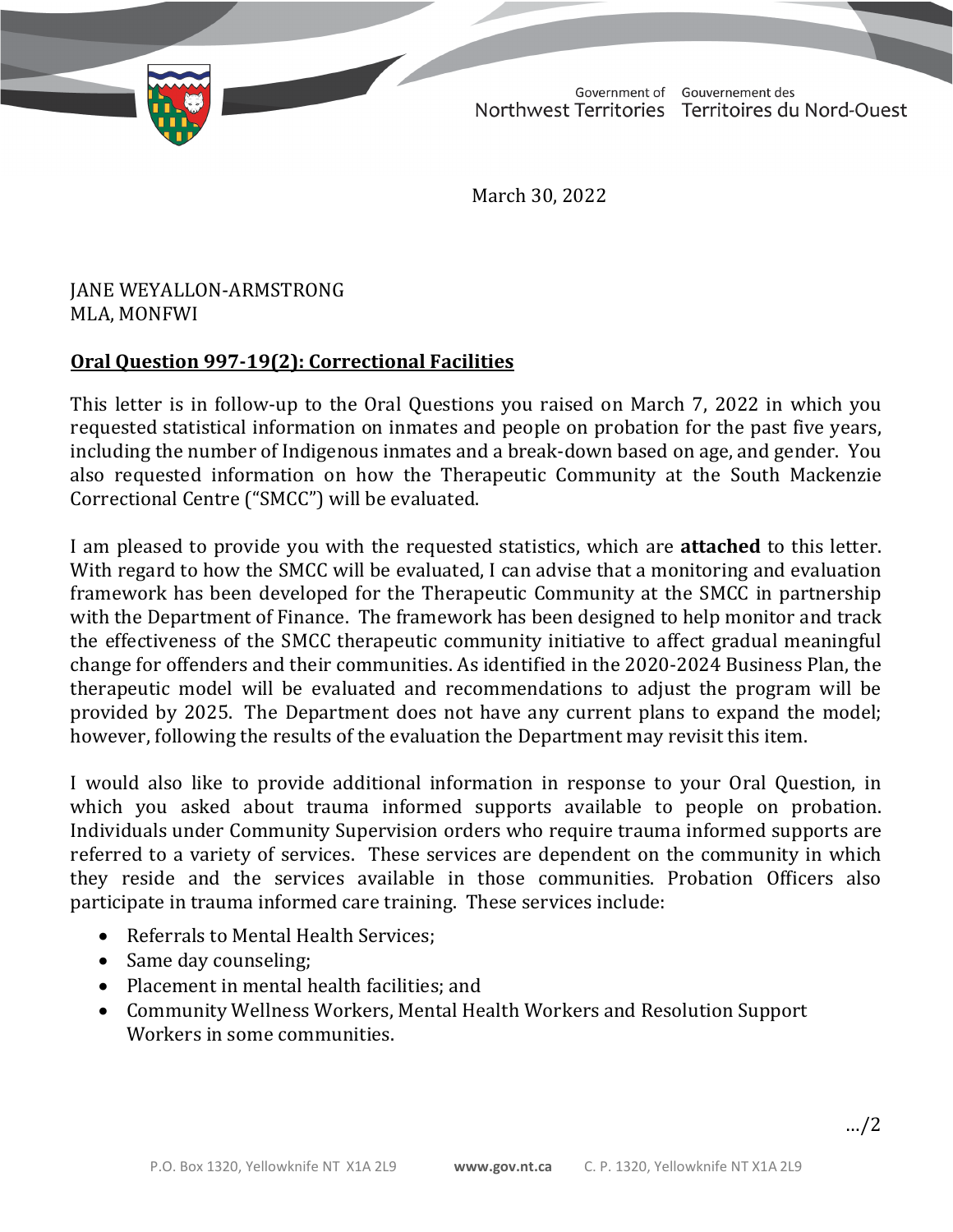Thank you for your questions and interest in this matter. If you require further information, please contact my office.

R.J. Simpson Minister, Justice

Attachment

c. Clerk of the Legislative Assembly Deputy Minister, Justice Legislative Coordinator, Executive and Indigenous Affairs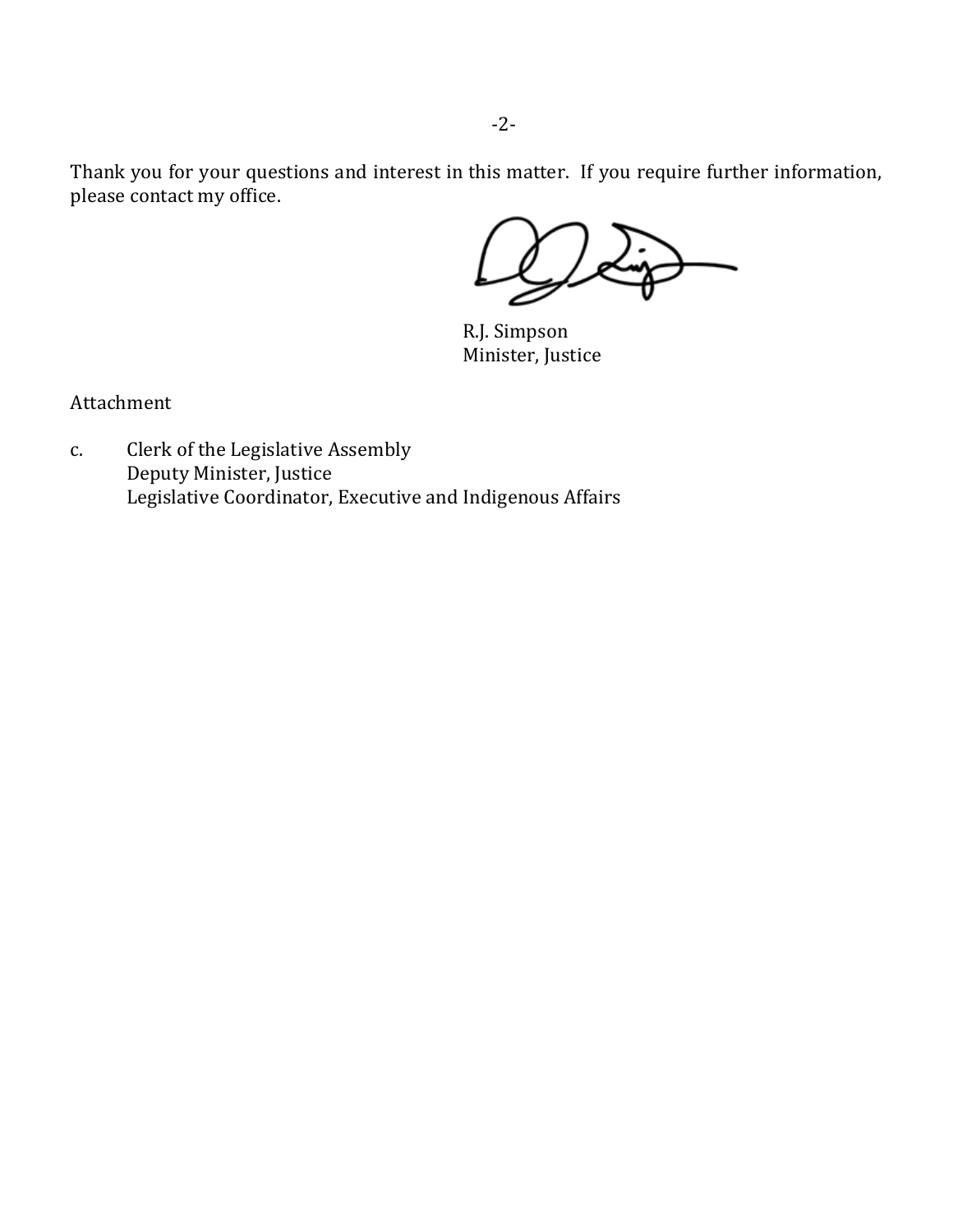## Appendix A: 5 Year Corrections Statistics

Please note: Percentages in each chart are based on the total number of inmates per fiscal year and total number of people on probation.

|                             | 2017/18     |             |                |     |                  |        |               |     |  |
|-----------------------------|-------------|-------------|----------------|-----|------------------|--------|---------------|-----|--|
|                             |             |             | <b>Custody</b> |     | <b>Community</b> |        |               |     |  |
|                             |             | Total:      |                | 731 |                  | Total: | 1246          |     |  |
|                             |             | <b>Male</b> | Female         |     | <b>Male</b>      |        | <b>Female</b> |     |  |
|                             | 661         | 90%         | 70             | 10% | 1001             | 80%    | 245           | 20% |  |
| <b>Total Indigenous</b>     | 528         | 72%         | 61             | 8%  | 861              | 69%    | 202           | 16% |  |
| <b>Total Non-Indigenous</b> | 133         | 18%         | 9              | 1%  | 101              | 8%     | 11            | 1%  |  |
| <b>Status unknown</b>       | $\Omega$    | 0%          | $\overline{0}$ | 0%  | 39               | 3%     | 32            | 3%  |  |
|                             |             |             |                |     |                  |        |               |     |  |
| <b>Age Breakdown:</b>       | <b>Male</b> |             | <b>Female</b>  |     | <b>Male</b>      |        | <b>Female</b> |     |  |
| $18$                        | 16          | 2%          |                | 0%  | 53               | 4%     | 25            | 2%  |  |
| $18 - 29$                   | 247         | 34%         | 38             | 5%  | 369              | 30%    | 111           | 9%  |  |
| $30 - 39$                   | 208         | 28%         | 18             | 2%  | 284              | 23%    | 61            | 5%  |  |
| $40 - 49$                   | 115         | 16%         | 9              | 1%  | 165              | 13%    | 34            | 3%  |  |
| > 50                        | 72          | 10%         | 3              | 0%  | 121              | 10%    | 8             | 1%  |  |
| Age unknown                 | 3           | 0%          | 0              | 0%  | 9                | 1%     | 6             | 0%  |  |

|                             | 2018/19        |             |               |     |                  |             |               |               |  |
|-----------------------------|----------------|-------------|---------------|-----|------------------|-------------|---------------|---------------|--|
|                             | <b>Custody</b> |             |               |     | <b>Community</b> |             |               |               |  |
|                             | Total:         |             |               | 715 |                  | Total:      | 1244          |               |  |
|                             |                | <b>Male</b> | Female        |     | <b>Male</b>      |             | <b>Female</b> |               |  |
|                             | 659            | 92%         | 56            | 8%  | 1005             | 81%         | 239           | 19%           |  |
| <b>Total Indigenous</b>     | 539            | 75%         | 52            | 93% | 876              | 70%         | 204           | 16%           |  |
| <b>Total Non-Indigenous</b> | 120            | 17%         | 4             | 7%  | 88               | 7%          | 10            | 1%            |  |
| <b>Status unknown</b>       | 0              | 0%          | $\mathbf 0$   | 0%  | 41               | 3%          | 25            | 2%            |  |
|                             |                |             |               |     |                  |             |               |               |  |
| <b>Age Breakdown:</b>       |                | <b>Male</b> | <b>Female</b> |     |                  | <b>Male</b> |               | <b>Female</b> |  |
| < 18                        | 11             | 2%          | $\Omega$      | 0%  | 48               | 4%          | 19            | 2%            |  |
| $18 - 29$                   | 237            | 33%         | 25            | 3%  | 359              | 29%         | 110           | 9%            |  |
| $30 - 39$                   | 208            | 29%         | 15            | 2%  | 291              | 23%         | 68            | 5%            |  |
| 40 - 49                     | 119            | 17%         | 9             | 1%  | 179              | 14%         | 28            | 2%            |  |
| > 50                        | 83             | 12%         |               | 1%  | 121              | 10%         | 12            | 1%            |  |
| Age unknown                 |                | 0%          | $\Omega$      | 0%  |                  | 1%          |               | 0%            |  |

|                             |                | 2019/20     |                |     |                  |             |     |               |  |  |  |
|-----------------------------|----------------|-------------|----------------|-----|------------------|-------------|-----|---------------|--|--|--|
|                             |                |             | <b>Custody</b> |     | <b>Community</b> |             |     |               |  |  |  |
|                             |                | Total:      |                | 726 |                  | Total:      |     | 1268          |  |  |  |
|                             |                | <b>Male</b> | <b>Female</b>  |     | <b>Male</b>      |             |     | <b>Female</b> |  |  |  |
|                             | 667            | 92%         | 59             | 8%  | 1038             | 82%         | 230 | 18%           |  |  |  |
| <b>Total Indigenous</b>     | 539            | 74%         | 52             | 88% | 893              | 70%         | 204 | 16%           |  |  |  |
| <b>Total Non-Indigenous</b> | 128            | 18%         | ۳              | 12% | 97               | 8%          | 9   | 1%            |  |  |  |
| <b>Status unknown</b>       | $\overline{0}$ | 0%          | $\overline{0}$ | 0%  | 48               | 4%          | 17  | 1%            |  |  |  |
|                             |                |             |                |     |                  |             |     |               |  |  |  |
| <b>Age Breakdown:</b>       | <b>Male</b>    |             | <b>Female</b>  |     |                  | <b>Male</b> |     | Female        |  |  |  |
| $18$                        | 6              | 1%          | 2              | 0%  | 42               | 3%          | 15  | 1%            |  |  |  |
| $18 - 29$                   | 224            | 31%         | 28             | 4%  | 383              | 30%         | 93  | 7%            |  |  |  |
| $30 - 39$                   | 246            | 34%         | 17             | 2%  | 302              | 24%         | 75  | 6%            |  |  |  |
| 40 - 49                     | 101            | 14%         | 7              | 1%  | 163              | 13%         | 29  | 2%            |  |  |  |
| > 50                        | 88             | 12%         | 5              | 1%  | 141              | 11%         | 15  | 1%            |  |  |  |
| Age unknown                 |                | 0%          | 0              | 0%  |                  | 1%          | 3   | 0%            |  |  |  |